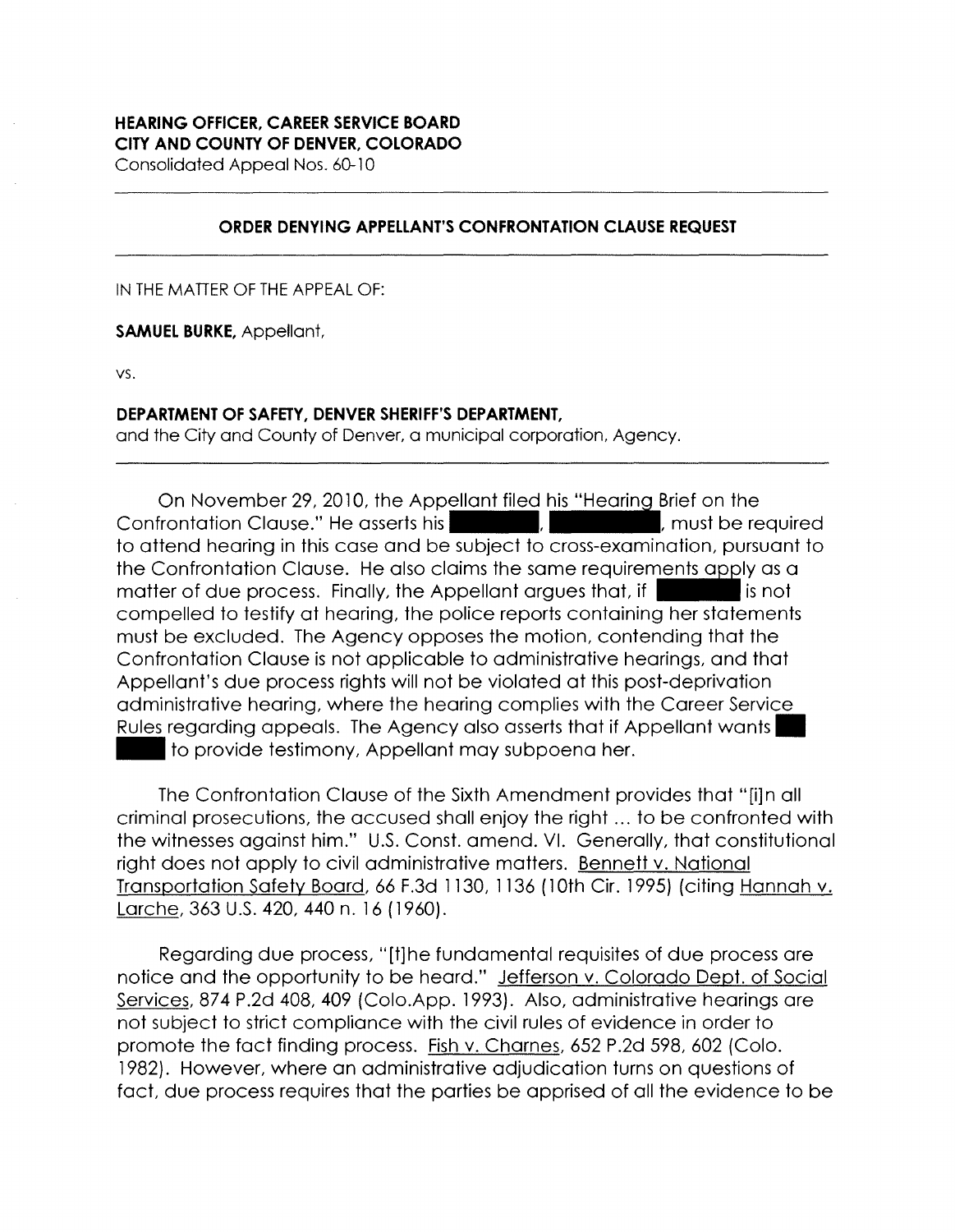considered and that they be afforded a reasonable opportunity to confront and cross examine adverse witnesses and to present evidence and argument in furtherance of their position. Goldberg v. Kelly, 397 U.S. 254, 269 (1970); Jefferson, 874 P.2d at 409. Thus, an agency may not penalize an employee without first providing an opportunity for rebuttal, including cross-examination. Bennett, 66 F.3d at 1136.

[W]here government action seriously injures an individual and the reasonableness of the action depends on fact findings, the evidence used to prove the Government's case must be disclosed to the individual so that he has an opportunity to show that it is untrue. While this is important in the case of documentary evidence, it is even more important where the evidence consists of the testimony of individuals whose memory might be faulty or who, in fact, might be perjurers or persons motivated by malice, vindictiveness, intolerance, prejudice, or jealousy.

## Id. at 1136-37.

However, where an appellant has notice of the documents that contain a witness' statements that will be produced at the administrative hearing, he and his counsel had an opportunity to inspect them, and the proponent of the statements in the documents is known and subject to subpoena, but the appellant failed to utilize these options, the appellant cannot complain he did not have the opportunity to cross-examine the witness. Id. at 1137. Further, where an appellant fails to request a legitimate continuance to allow for the presence of the witnesses at the hearing, he cannot ascribe error for having failed an available opportunity for cross-examination. Bennett, 66 F.3d at 1137.

Here, the administrative determination turn on questions of fact, i.e., whether the alleged domestic violence occurred. Hence, credibility is at issue. Because the Agency dismissed Appellant based, apparently, in substantial part, upon allegations, he is entitled to notice and an opportunity to confront opportunity to confront **the set of the . However, Appellant must avail himself of the** opportunities to cross-examine her, or he will be precluded from asserting error after the hearing.

Career Service Rule section 19-45 C. provides that either party may motion the Hearing Officer for subpoenas to compel the attendance of witnesses at hearings whose testimony is relevant to the appeal, and supported by good cause. Where a witness who has been subpoenaed to appear is not able to appear, the Hearing Officer may require her to answer written interrogatories or to appear at a deposition. CSR§ 19-45 D.